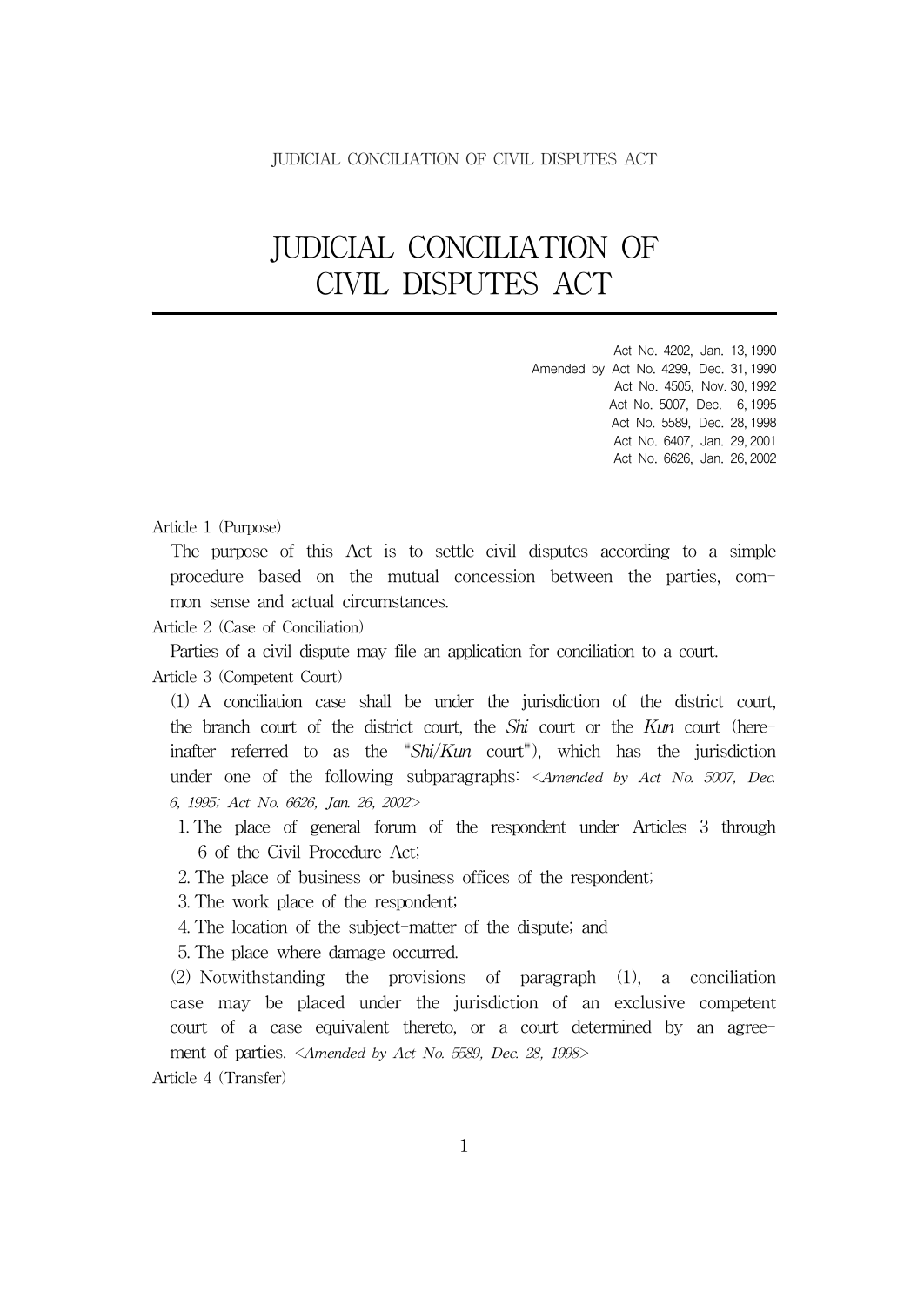(1) A judge, who is in charge of a conciliation case as designated by the chief judge of the high court, the chief judge of the district court or the chief judge of a branch court of the district court, or a judge of a  $Shi/Kun$  court, who is in charge of a case of conciliation, (hereinafter referred to as the "conciliation judge") shall transfer the case to the competent court by means of a ruling, if there is no jurisdiction in his court: Provided, That this shall not apply to the case where the respondent makes a statement in a conciliation procedure without a plea of non-competence or if a stay is deemed particularly necessary to resolve the case. <Amended by Act No. 5007, Dec. 6, 1995>

(2) A conciliation judge may transfer the case to another competent court ex officio or by decision according to the application of a party, if it is recognized as reasonable notwithstanding its competence.

(3) On decisions as prescribed in paragraphs (1) and (2), an appeal shall not be filed.

Article 5 (Form of Application)

(1) An application for conciliation may be filed in writing or orally.

(2) In the case of an oral application, an applicant shall make a statement in the presence of a court official of Grade IV, V, VI or VII (hereinafter referred to as the "court official of Grade IV, etc.").

(3) In the case of paragraph (2), a court official of Grade Ⅳ, etc. shall make a court record of the application for conciliation, and sign and affix his seal on it.

(4) In the case of application for conciliation, the application fee shall be paid as prescribed by the Supreme Court Regulations.

Article 6 (Conciliation Referral)

A court of a suit may, if deemed necessary, place a case pending therein in conciliation by a ruling before a judgment in an appellate trial is given. <Amended by Act No. 4505, Nov. 30, 1992; Act No. 5007, Dec. 6, 1995; Act No. 5589, Dec. 28, 1998>

Article 7 (Organs of Conciliation)

(1) Cases of conciliation shall be dealt with by the conciliation judge.

(2) The conciliation judge may conciliate the cases by himself or let the council of conciliation conciliate it: Provided, That he shall allow the council of conciliation to conciliate the cases if there is an application of a party to do such. <Amended by Act No. 4505, Nov. 30, 1992>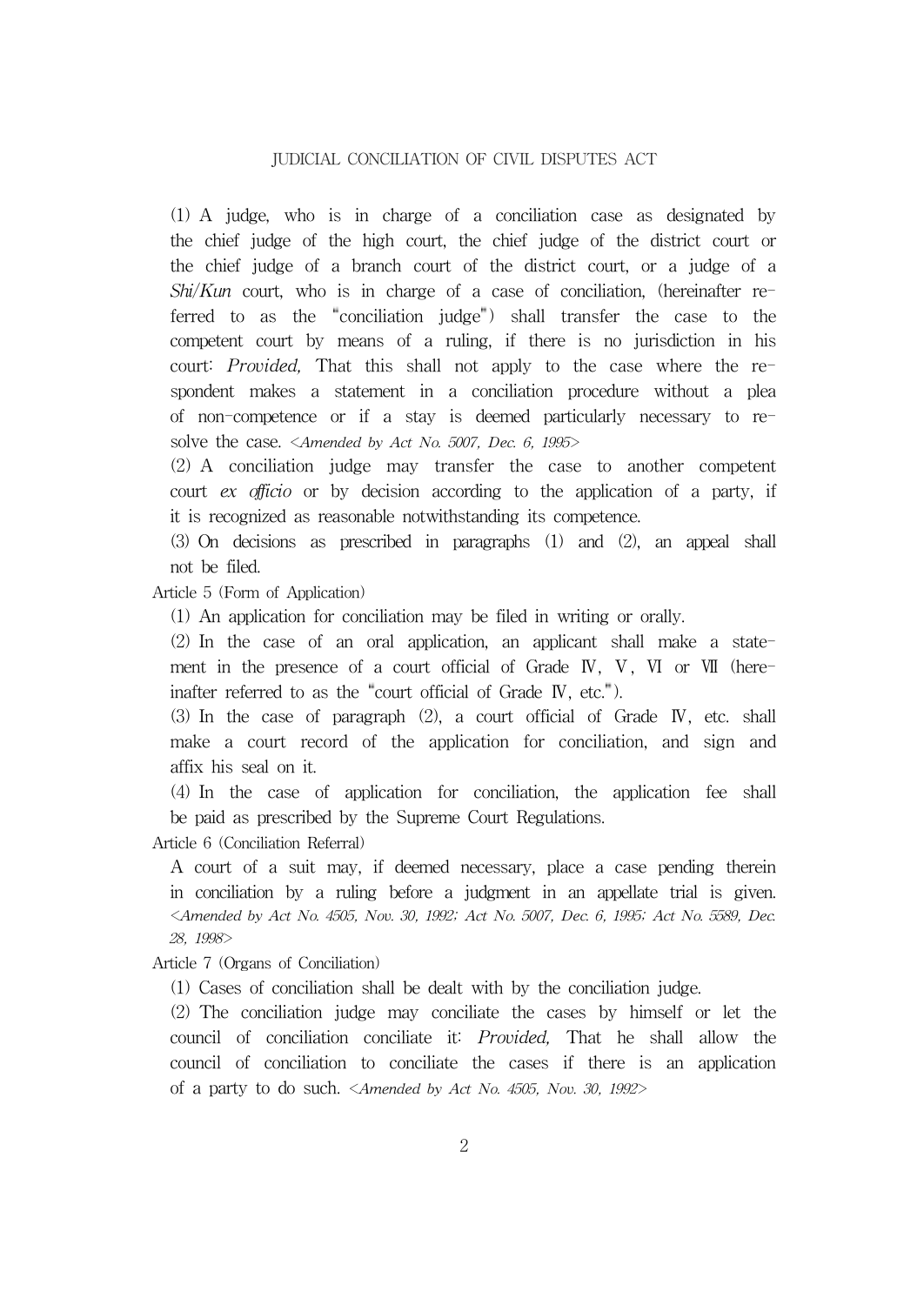(3) The court of a suit may conciliate the case by itself notwithstanding the provisions of paragraphs (1) and (2), even though the court of the suit refers to the conciliation pursuant to the provisions of Article 6, if it is deemed necessary. <Newly Inserted by Act No. 4505, Nov. 30, 1992; Act No. 5007, Dec. 6, 1995>

(4) In the case of paragraph (3), the court of the suit shall have the same power of a conciliation judge. <Newly Inserted by Act No. 4505, Nov. 30, 1992>

(5) In the case of paragraph (3), the court of the suit may have a commissioned judge or an entrusted judge take charge of conciliation. In this case, the commissioned judge or the entrusted judge shall have the same power of a conciliation judge. <Newly Inserted by Act No. 6407, Jan. 29, 2001>

Article 8 (Council of Conciliation)

A council of conciliation shall comprise of a chief commissioner and two or more commissioners.

Article 9 (Chief Commissioner)

The chief commissioner shall be designated among the judges of the competent court by the chief judge of the high court, the chief judge of the district court or the chief judge of a branch court of the district court: Provided, That in the case of Article 7 (2), a conciliation judge, in the case of paragraph (5) of the same Article, a commissioned judge or an entrusted judge, and in the case of a  $Shi/Kun$  court, a judge of the  $Shi/Kun$ court, shall be the chief commissioner. <Amended by Act No. 6407, Jan. 29, 2001>

[This Article Wholly Amended by Act No. 5007, Dec. 6, 1995]

Article 10 (Commissioner)

(1) A commissioner shall be a person who is learned and who has a high moral reputation and is appointed previously by the chief judge of the high court, the chief judge of the district court or the chief judge of a branch court of the district court, and the term of his office shall be two years: Provided, That in the case of special situations, a commissioner may be commissioned with fixing his term within 2 years. <Amended by Act No. 5007, Dec. 6, 1995; Act No. 6407, Jan. 29, 2001>

(2) A commissioner under paragraph (1) shall execute the affairs falling under any of the following subparagraphs: <Amended by Act No. 6407, Jan. 29, 2001>

1. Affairs to participate in a conciliation procedure; and

2. Affairs to listen to the opinion of a party or conduct any necessary matters for the resolution of disputes, according to the entrustment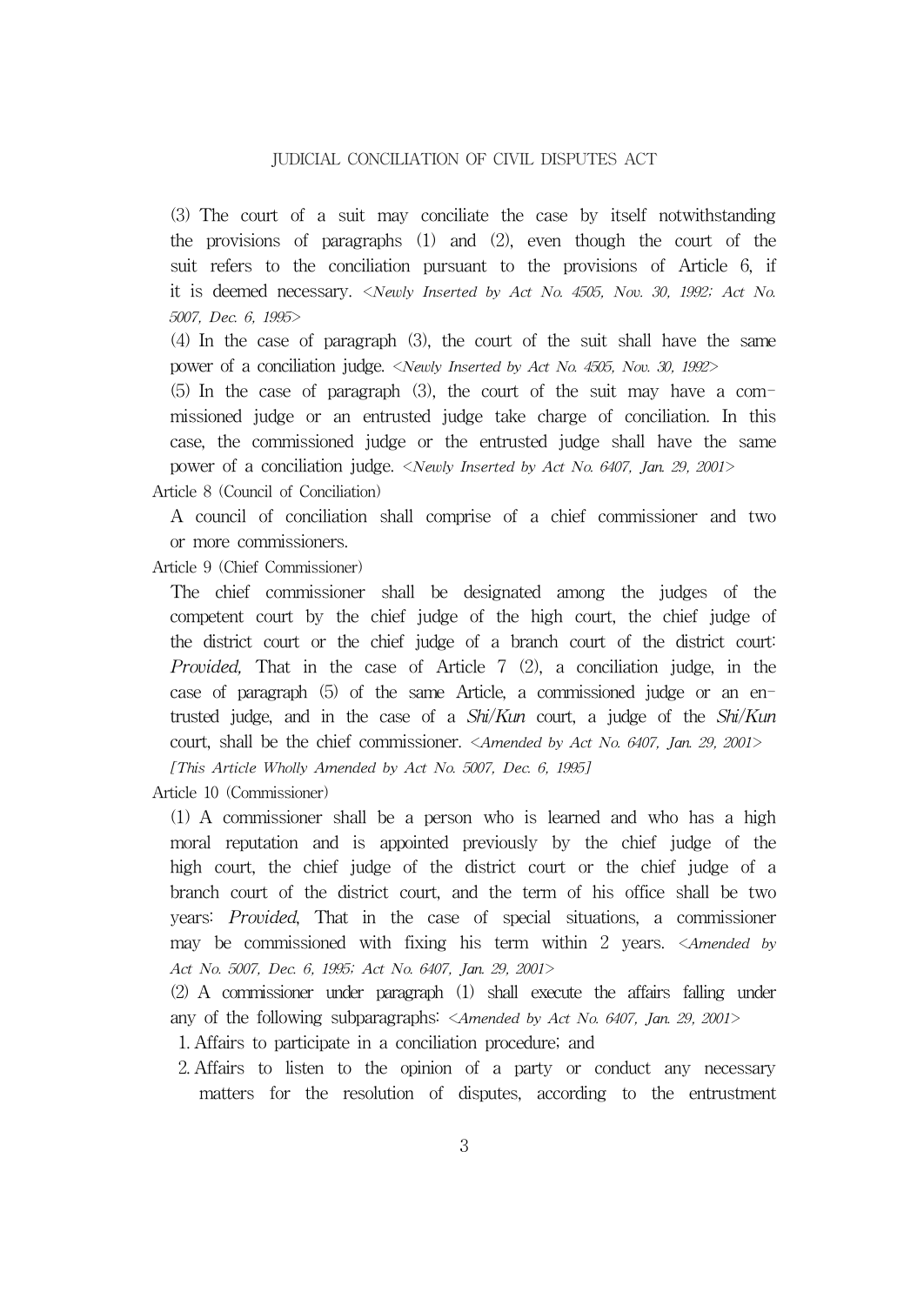of the conciliation judge or the chief commissioner.

[This Article Wholly Amended by Act No. 4505, Nov. 30, 1992]

Article 10-2 (Commissioner Comprising Council of Conciliation)

The commissioners, who comprise a council of conciliation, shall be designated by the agreement of the parties or by the chief commissioner among commissioners under Article 10 (1), in each case.

[This Article Newly Inserted by Act No. 4505, Nov. 30, 1992]

Article 11 (Conciliation Proceeding)

The conciliation proceeding by a council of conciliation shall be conducted by the chief commissioner.

Article 12 (Allowance, etc. of Commissioner)

Subject to the Supreme Court Regulations, a commissioner shall be paid an allowance and such other travelling expenses, daily allowances, and lodging cost as may be necessary. <Amended by Act No. 6407, Jan. 29, 2001>

Article 13 (Examination of Payment of Fee)

(1) If an applicant has not paid the fee as prescribed by Article 5 (4), the conciliation judge shall fix an appropriate period and order the payment of the fee within such period.

(2) When the applicant has failed to comply with the order under paragraph (1), the conciliation judge shall dismiss the application by an order.

(3) An immediate appeal may be made against the order under paragraph (2).

Article 14 (Service of Written Application for Conciliation)

A written application for conciliation or a court record of an application for conciliation shall be served on the respondent without delay.

Article 14-2 (Separation or Joinder of Cases)

A conciliation organ as provided in Article 7 may order a separation or joinder of conciliation cases, or may revoke such an order.

[This Article Newly Inserted by Act No. 5589, Dec. 28, 1998]

Article 15 (Date of Hearing for Conciliation)

(1) A date of hearing for conciliation shall be notified to the parties.

(2) Notification of the date may be made in any other manners as appropriate, in addition to the service of a writ of summons.

(3) In the case where both parties appear before the court and apply for conciliation, the hearing for conciliation shall be held on the day of the application except where there are special circumstances. <Newly Inserted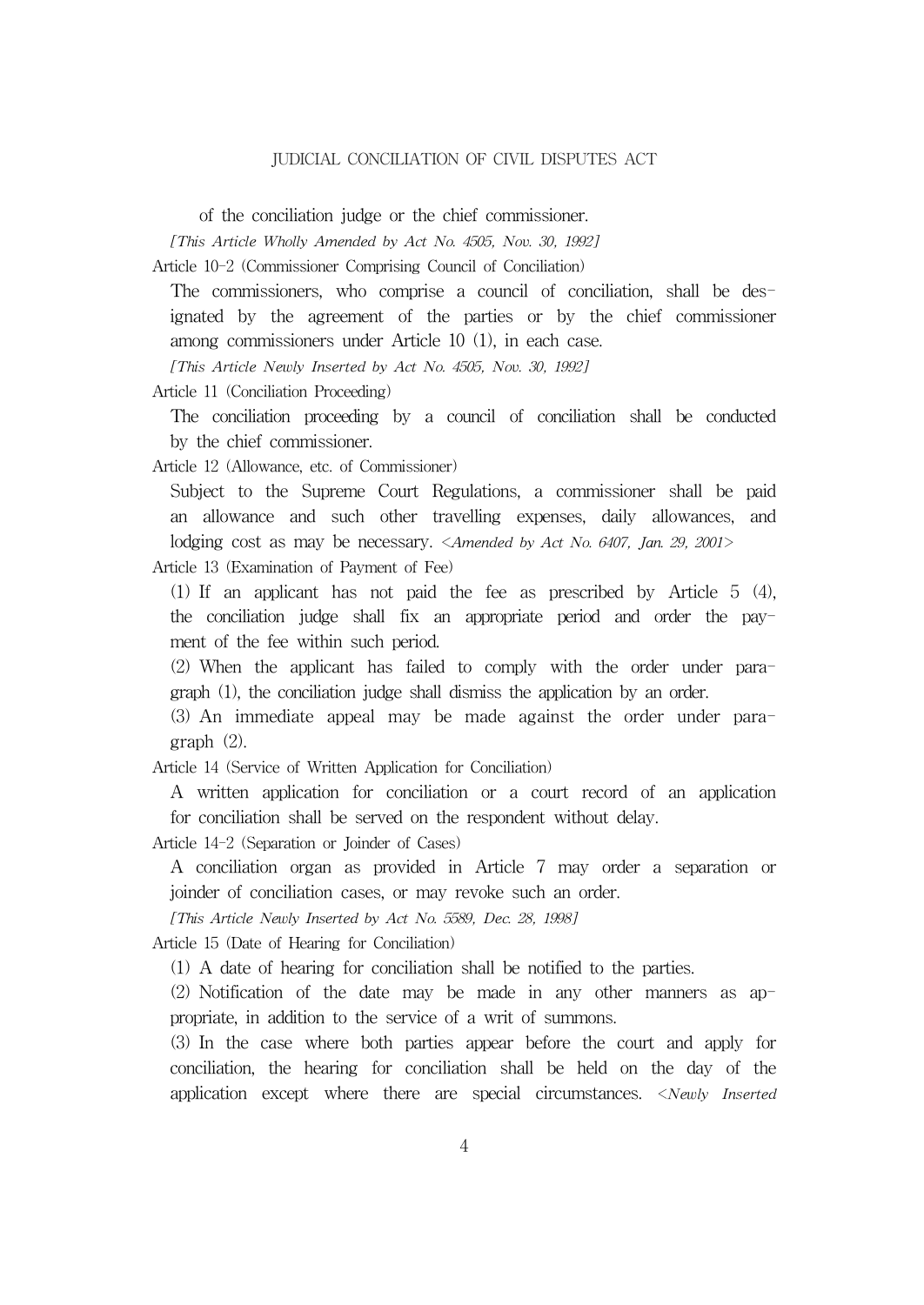by Act No. 4505, Nov. 30, 1992>

Article 16 (Joining by Interested Person)

(1) A person interested in the result of a conciliation may join in the conciliation procedure upon the permission of the conciliation judge.

(2) The conciliation judge, if it is deemed proper, may let a person interested in the result of a conciliation join the procedure.

Article 17 (Rectification of Respondent)

(1) If it is obvious that the applicant has made a mistake and wrongly designated the respondent, the conciliation judge may, upon application of the applicant, permit a rectification of the respondent by decision.

(2) When the decision of permission is made under paragraph (1), an application for conciliation on a new respondent shall be regarded to have been raised at the time of the application for rectification under paragraph (1).

(3) When a decision of permission is made under paragraph (1), the application for conciliation against the previous respondent shall be regarded to have been withdrawn at the time of the application for rectification under paragraph (1).

(4) With respect to the cases referred to conciliation by the court of first instance pursuant to Article 6, the rectification of the respondent made under the provisions of Article 260 of the Civil Procedure Act shall be binding in the legal proceedings. <Newly Inserted by Act No. 5007, Dec. 6, 1995; Act No. 6626, Jan. 26, 2002>

Article 18 (Representative of Party)

(1) If there is a party which consists of not less than one person with a common interest, those who are in the party may appoint one or more persons among themselves as the representative of the party.

(2) The appointment under paragraph (1) shall be attested in writing.

(3) The conciliation judge may, if necessary, order the party to appoint the representative of the party.

(4) The representative of the party may, for the interests of the party, perform all acts on the conciliation procedure individually except in case of the acceptance of conciliation condition draft, the withdrawal of the application for conciliation, the acts related to the decisions under the provisions of Articles 30 and 32, or the appointment of an attorney. <Amended by Act No. 4505, Nov. 30, 1992>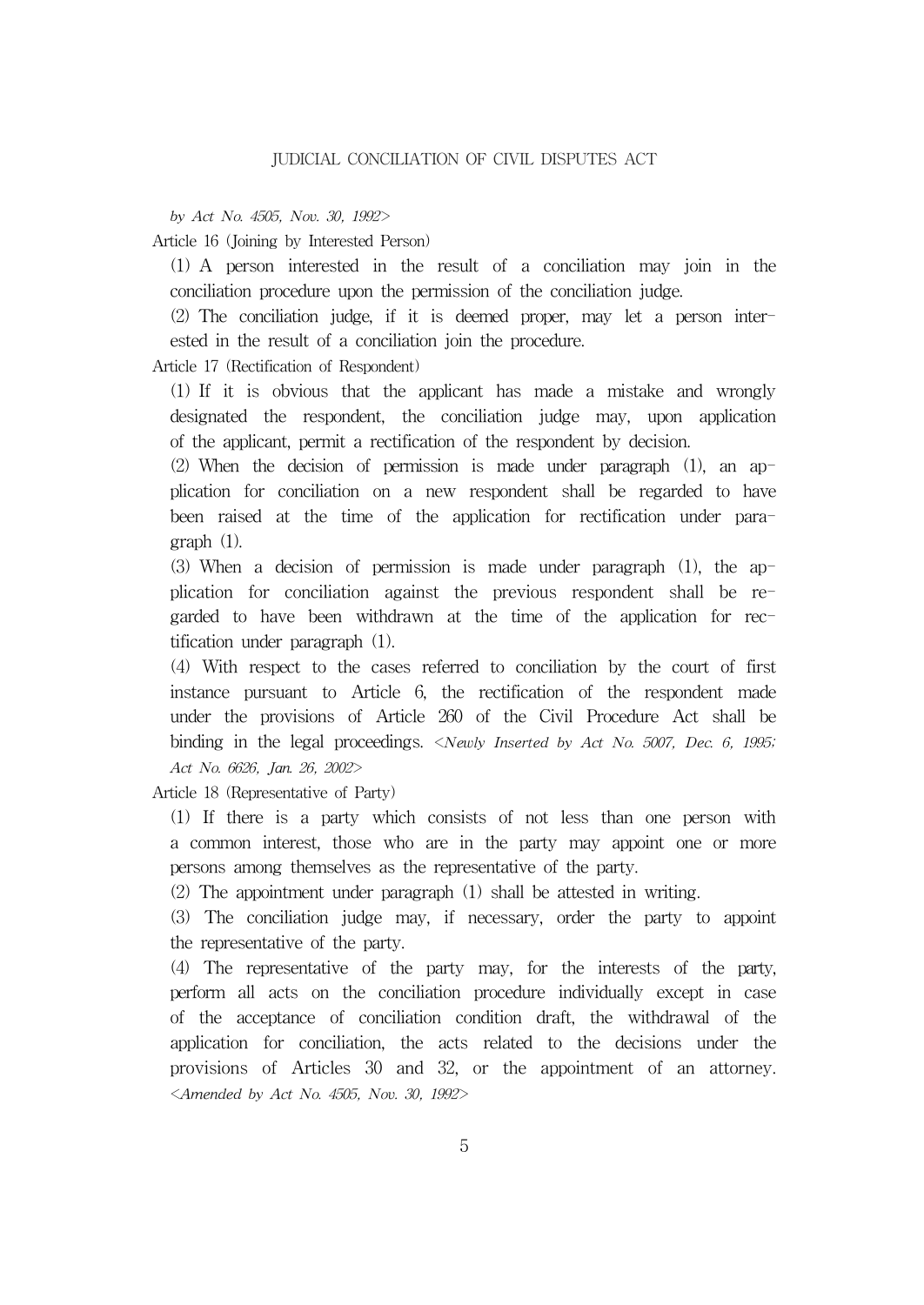(5) When the representative of the party is appointed, the notification of the hearing date for conciliation may not be served on the other persons in the party who appointed the representative of the party.

Article 19 (Place of Conciliation)

The conciliation judge may hold a conciliation hearing, according to the actual circumstances of the case, in an appropriate place out of the court. Article 20 (Non-Publicity)

The conciliation procedure may not be held publicly: *Provided*, That the conciliation judge may allow other persons to attend the procedure, if it is deemed appropriate, even when a conciliation procedure is not to be openly held.

[This Article Wholly Amended by Act No. 4505, Nov. 30, 1992] Article 21 (Disposition before Conciliation)

(1) In the cases where it is deemed particularly necessary for conciliation, the conciliation judge may, upon application of one party, order the other party or other person interested in the case not to change the status quo, or to dispose the goods, and may prohibit other acts which make it impossible or considerably difficult to accomplish the purpose of the conciliation, before the conciliation.

(2) In rendering an disposition under paragraph (1), a sanction against infringement under Article 42 shall be informed.

(3) An immediate appeal may be made against the disposition under paragraph (1).

(4) The disposition under paragraph (1) shall not have the executory power.

Article 22 (Hearing of Statement and Investigation of Evidence)

If the conciliation judge hears the statement of a party or any person interested in the conciliation and if he deems it necessary, he may investigate the facts and the evidences by the suitable means.

Article 23 (Restriction on Use of Statement)

The statement of a party or any person interested in the conciliation proceeding shall not be used as evidence in a civil procedure.

Article 24 (Preparation of Court Record)

The court official of Grade IV, etc. attending the conciliation, shall write a court record: Provided, That he may omit a part of its content, upon the permission of the conciliation judge.

Article 25 (Dismissal of Application for Conciliation)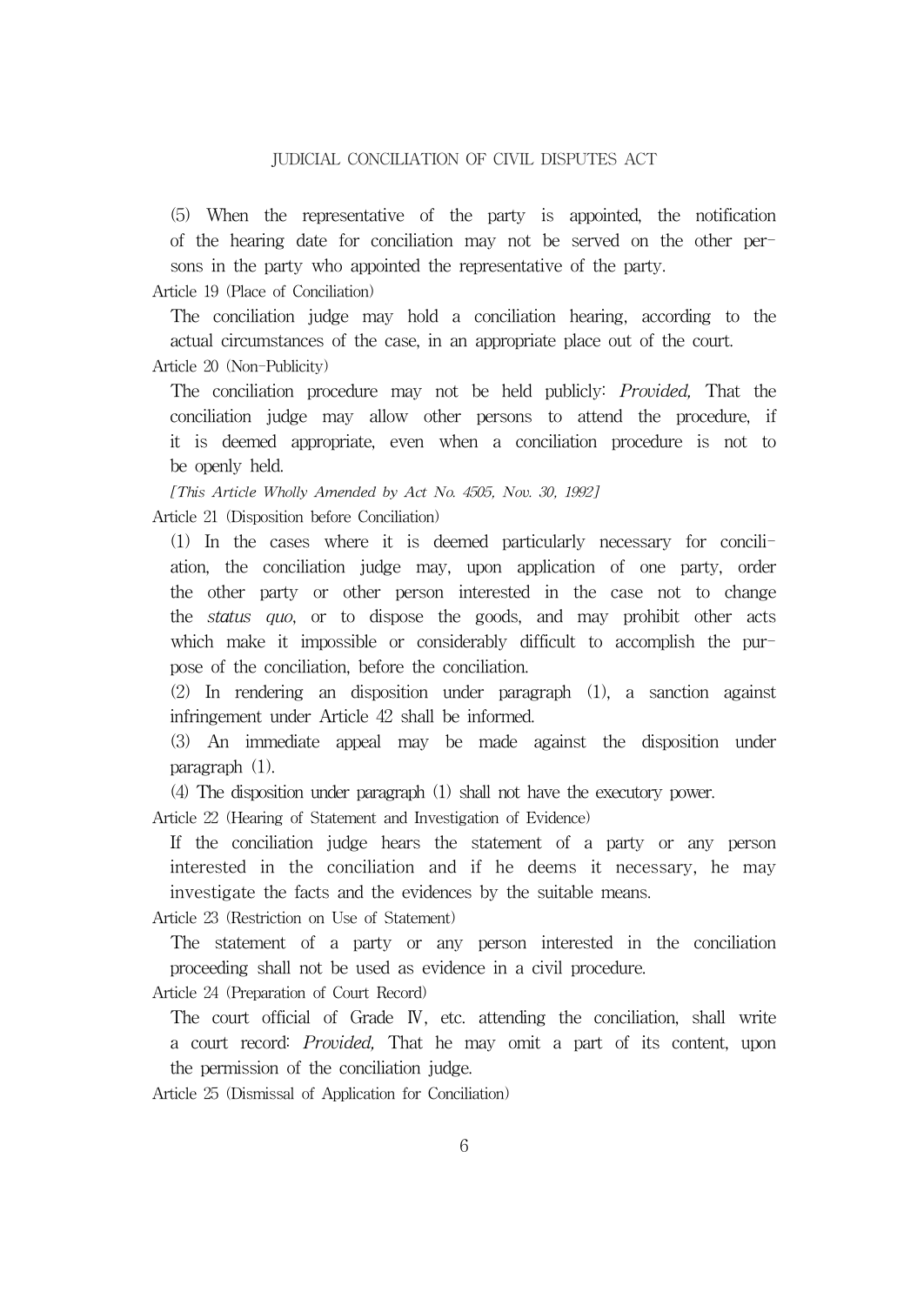(1) In cases where the hearing date for conciliation cannot be served on the party, the conciliation judge may dismiss an application for conciliation by decision.

(2) An appeal against the dismissal under paragraph (1) shall not be filed. Article 26 (Ruling of Not to Proceed with Conciliation)

(1) Where a case is deemed not to be suitable in its nature for conciliation or a party is deemed to file an application for conciliation with unjustifiable intent, the conciliation judge may terminate the procedure by decision of not to proceed with conciliation.

(2) An appeal against the decision under paragraph (1) shall not be filed.  $\langle$ Amended by Act No. 4505, Nov. 30, 1992>

Article 27 (Non-Reaching Agreement of Conciliation)

Where agreement has not been made between the parties or where the agreement made is unreasonable, the conciliation judge shall terminate the procedure as a non-reaching agreement, if he does not make a decision under the provisions of Article 30.

[This Article Wholly Amended by Act No. 4505, Nov. 30, 1992]

Article 28 (Completion of Conciliation)

A conciliation shall be made by writing the agreement between the parties in the court record.

Article 29 (Effect of Conciliation)

A conciliation shall have the same effect as a settlement in court.

Article 30 (Decision Instead of Conciliation)

The conciliation judge shall make a decision on the case for the fair resolution of the case, considering interests of parties and all other circumstances ex officio, unless unreasonable, to the extent of the gist of the application, where agreement has not been made or where the agreement made is unreasonable.

[This Article Wholly Amended by Act No. 4505, Nov. 30, 1992] Article 31 (Non-Appearance of Applicant)

(1) In cases where an applicant has not appeared on the hearing date for conciliation, another hearing date shall be fixed and served.

(2) In cases where the applicant has not appeared on the new hearing date under paragraph (1) or one of subsequent hearing dates, the application for conciliation shall be regarded to have been withdrawn.

Article 32 (Non-Appearance of Respondent)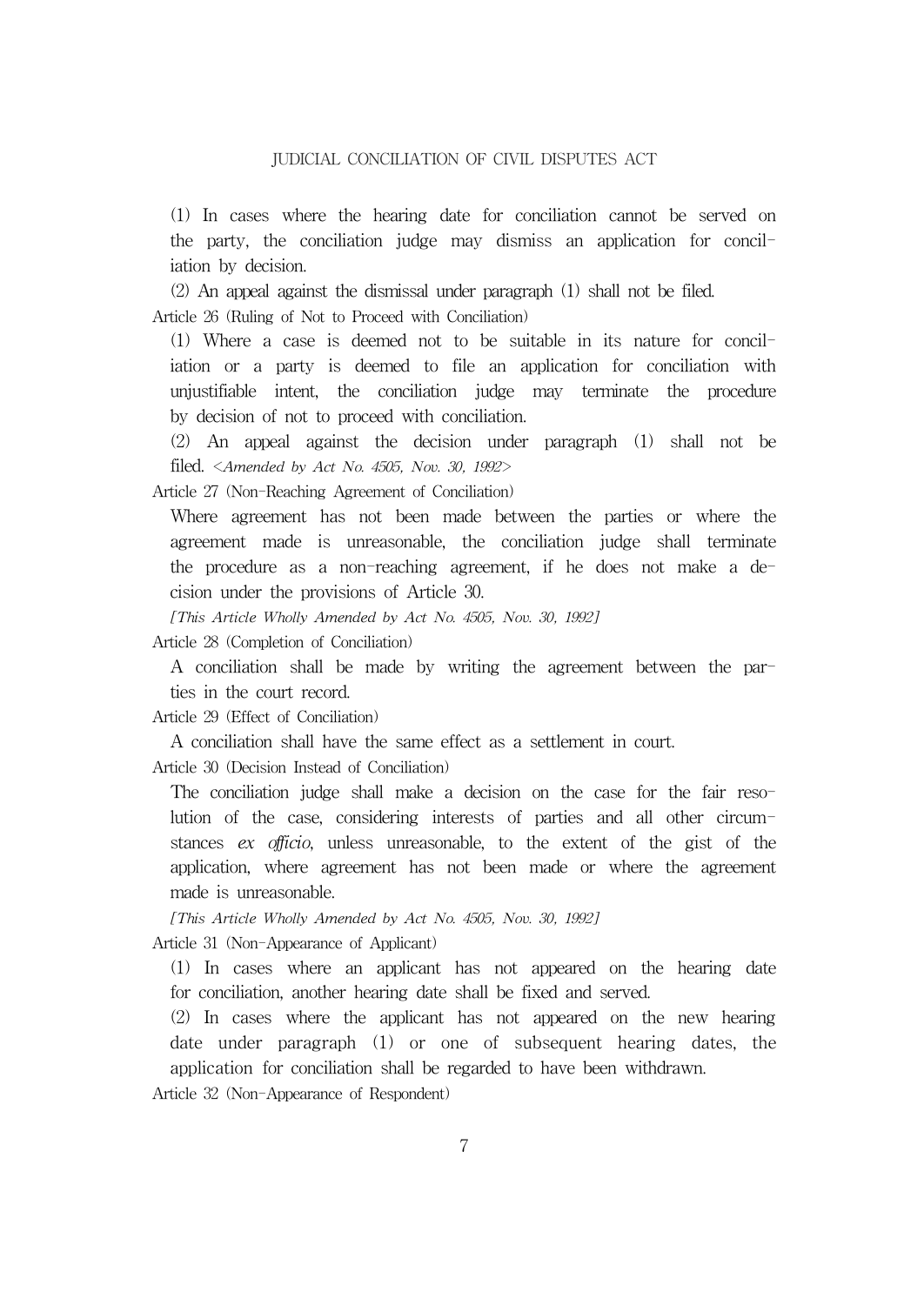When the respondent has not appeared on the hearing date for conciliation, the conciliation judge shall make a decision as provided in Article 30 ex officio unless there is any considerable reason.

[This Article Wholly Amended by Act No. 4505, Nov. 30, 1992]

Article 33 (Service of Court Record on Conciliation)

(1) When there is a ruling of not to proceed with conciliation, or nonreaching agreement, or a decision instead of conciliation, the court official of Grade Ⅳ, etc. shall write such fact in the court record.

(2) The court official of Grade Ⅳ, etc. shall serve the copy with respect to the court record containing a ruling of not to proceed with conciliation or non-reaching agreement, and the authentic copy with respect to the court record under Article 28 or the court record containing a decision instead of conciliation, to each party.

Article 34 (Objection)

(1) A party may file an objection against the decision under Article 30 or 32 within two weeks from the day on which an authentic copy of the court record was served on him: Provided, That an objection may be filed prior to the service of the authentic copy of the court record. <Amended by Act No. 4505, Nov. 30, 1992; Act No. 5007, Dec. 6, 1995>

(2) In cases where an objection has been filed within the period under paragraph (1), the conciliation judge shall notify it to the other party without delay. <Amended by Act No. 5007, Dec. 6, 1995>

(3) A party who has filed the objection may withdraw the objection with the consent of the other party until any court of a concerned level makes judgment on the case. In such cases, Article 266 (3) through (6) of the Civil Procedure Act shall apply *mutatis mutandis*, but "suit" in the provisions shall be regarded as "objection". <Newly Inserted by Act No. 5007, Dec. 6, 1995; Act No. 6626, Jan. 26, 2002>

(4) In cases where it falls under any of the following subparagraphs, the decisions under the provisions of Articles 30 and 32 shall have the same effect as a settlement in court: <Amended by Act No. 5007, Dec. 6, 1995>

- 1. When an objection has not been filed within the period under the provisions of paragraph (1);
- 2. When an objection has been withdrawn; or
- 3. When an objection has been dismissed under the Supreme Court Regulations.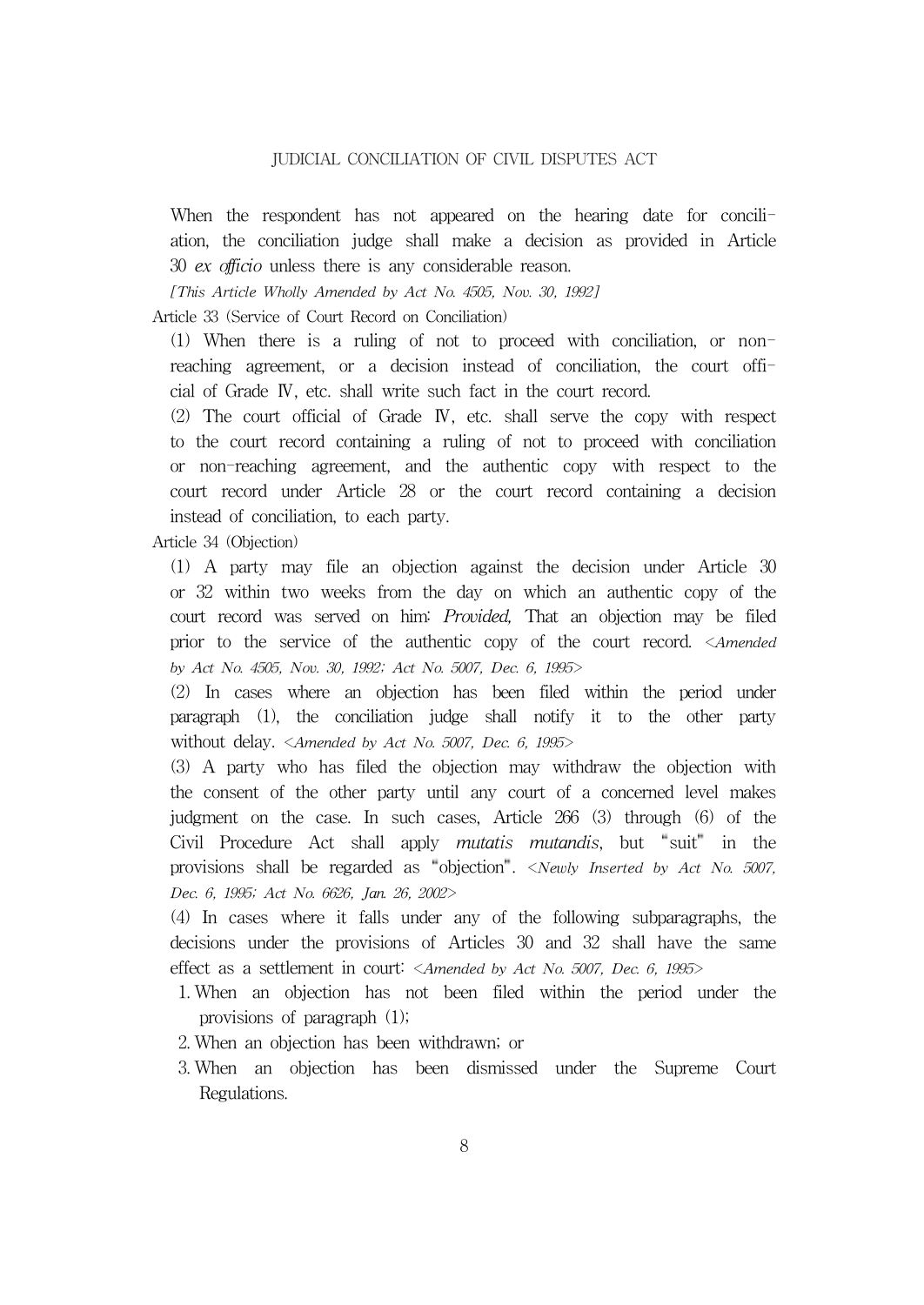(5) The period mentioned in paragraph (1) shall be peremptory.

Article 35 (Interruption of Extinctive Prescription)

(1) An application for conciliation shall have the effect of interruption of extinctive prescription.

(2) If there are causes falling under any of the following subparagraphs on the case for conciliation filed by an applicant, it shall not have the effect of interruption of extinctive prescription unless he brings an action within one month: <*Amended by Act No. 4505, Nov. 30, 1992*>

- 1. When an application for conciliation has been withdrawn;
- 2. When an application for conciliation has been regarded to have been withdrawn under Article 31 (2); or

3. through 5. Deleted. <by Act No. 4505, Nov. 30, 1992>

Article 36 (Shifting to Litigation Procedure Due to Objection)

(1) In cases where it falls under any of the following subparagraphs, a suit shall be regarded to have been raised at the time when the application for conciliation was filed: <Amended by Act No. 5007, Dec. 6, 1995>

- 1. Where there is a ruling against proceeding with conciliation pursuant to the provisions of Article 26;
- 2. Where the case has been closed by the ruling of non-reaching agreement pursuant to the provisions of Article 27; and
- 3. Where an objection has been filed within the period mentioned in Article 34 (1) against the decision instead of the conciliation under Article 30 or 32.

(2) In cases where a suit shall be regarded to have been raised at the time of the application for conciliation pursuant to paragraph (1), the fee shall be added to the amount needed to file a suit.

[This Article Wholly Amended by Act No. 4505, Nov. 30, 1992]

Article 37 (Expenses of Procedure)

(1) In cases where the agreement in conciliation has been reached, the expenses thereof shall be borne by each party unless otherwise specially agreed upon between parties, and in cases where the agreement in conciliation has not been reached, it shall be borne by the applicant.

(2) In cases where an application for conciliation has shifted to a civil procedure under Article 36 (1), the expenses under paragraph (1) shall be regarded as part of the costs of a suit. <Amended by Act No. 4505, Nov. 30, 1992>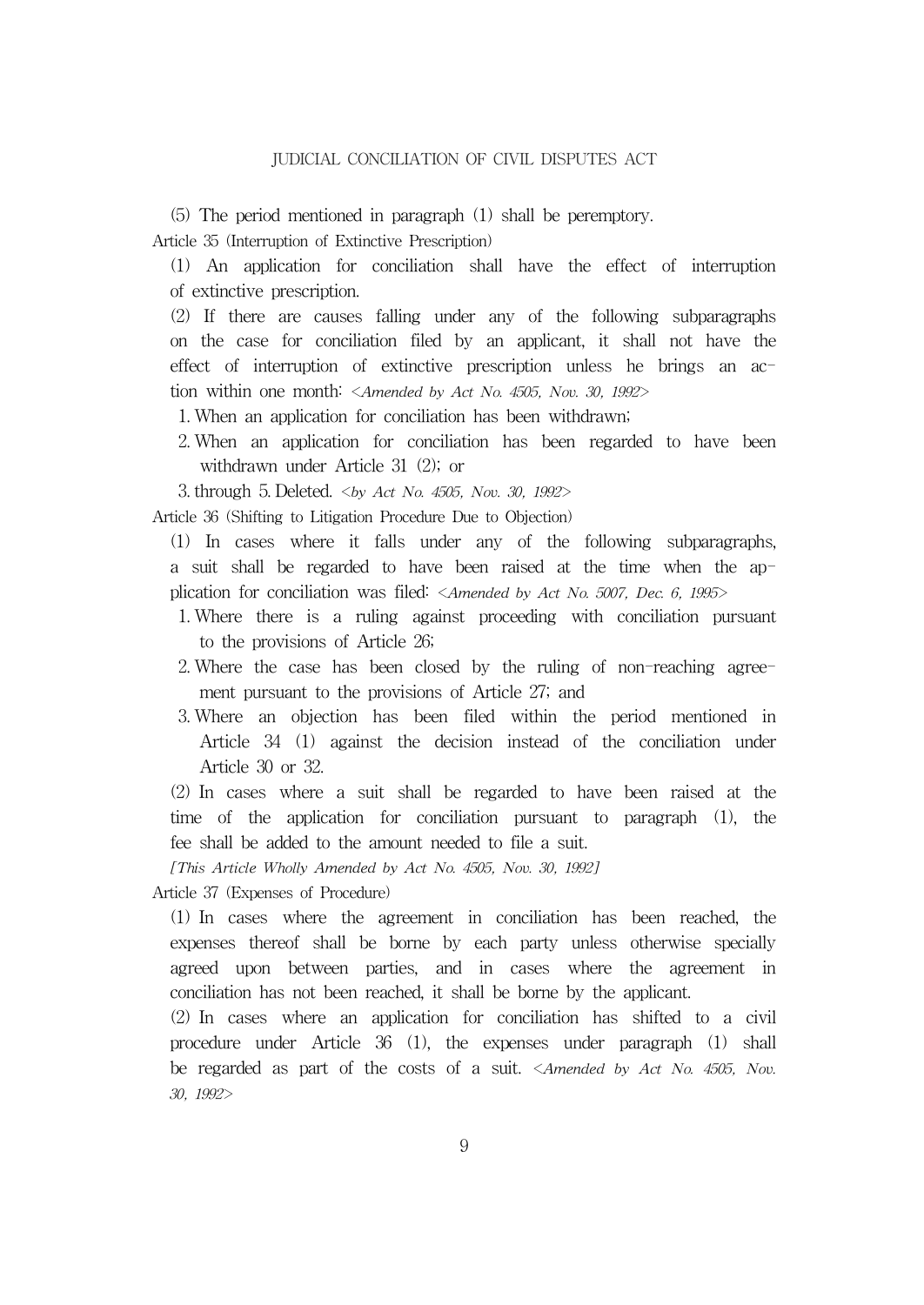Article 38 (Application Mutatis Mutandis of Civil Procedure Act)

(1) On conciliation, Articles 51, 52, 55 through 60 (excluding the latter part of Article 58 (1)), 62, 63, 64, 87, 88, 145, and 152 (2) and (3) of the Civil Procedure Act shall apply mutatis mutandis. <Amended by Act No. 6626, Jan. 26, 2002>

(2) The provisions of the Civil Procedure Act shall apply mutatis mutandis to the fixed date, period, and the service of documents as prescribed in this Act: Provided, That the provisions of Articles 185 (2), 187, and 194 through 196 of the Civil Procedure Act shall apply mutatis mutandis only to the service of the court record prepared under Article 28 of this Act. <Amended by Act No. 5589, Dec. 28, 1998; Act No. 6626, Jan. 26, 2002>

Article 39 (Application Mutatis Mutandis of Non-Contentious Case Litigation Procedure Act)

The provisions of Part I of the Non-Contentious Case Litigation Procedure Act shall, unless it is contrary in its nature, shall apply *mutatis* mutandis to the conciliation, except where there are particular provisions in this Act: Provided, That Article 15 of the same Act shall not be applied to conciliation.

Article 40 (Power of Council of Conciliation and Chief Commissioner)

Where the council of conciliation conciliate a case, the power of the conciliation judge under Articles 16, 17 (1), 18 (3), 19, 21 (1), 22, 25 (1), 26 (1), 27, 30 and 32 shall be vested in the council of mediation, and the power of the conciliation judge under Articles 13 (1) and (2), 20, 24, 34 (2) and 42 shall be vested in the chief commissioner. <Amended by Act No. 4505, Nov. 30, 1992; Act No. 5007, Dec. 6, 1995>

Article 41 (Penal Provisions)

(1) A person, who is or has been a conciliation commissioner, has revealed the process of conference, the opinion of the chief commissioner or the conciliation commissioner without a justifiable cause, shall be punished by a fine not exceeding three hundred thousand won.

(2) A person, who is or has been a conciliation commissioner, has disclosed secrets of another person known in the performance of his duty without a justifiable cause, shall be punished by imprisonment for not more than two years or a fine not exceeding one million won.

(3) The public prosecution against the crime of paragraph (2) shall not be charged without accusation.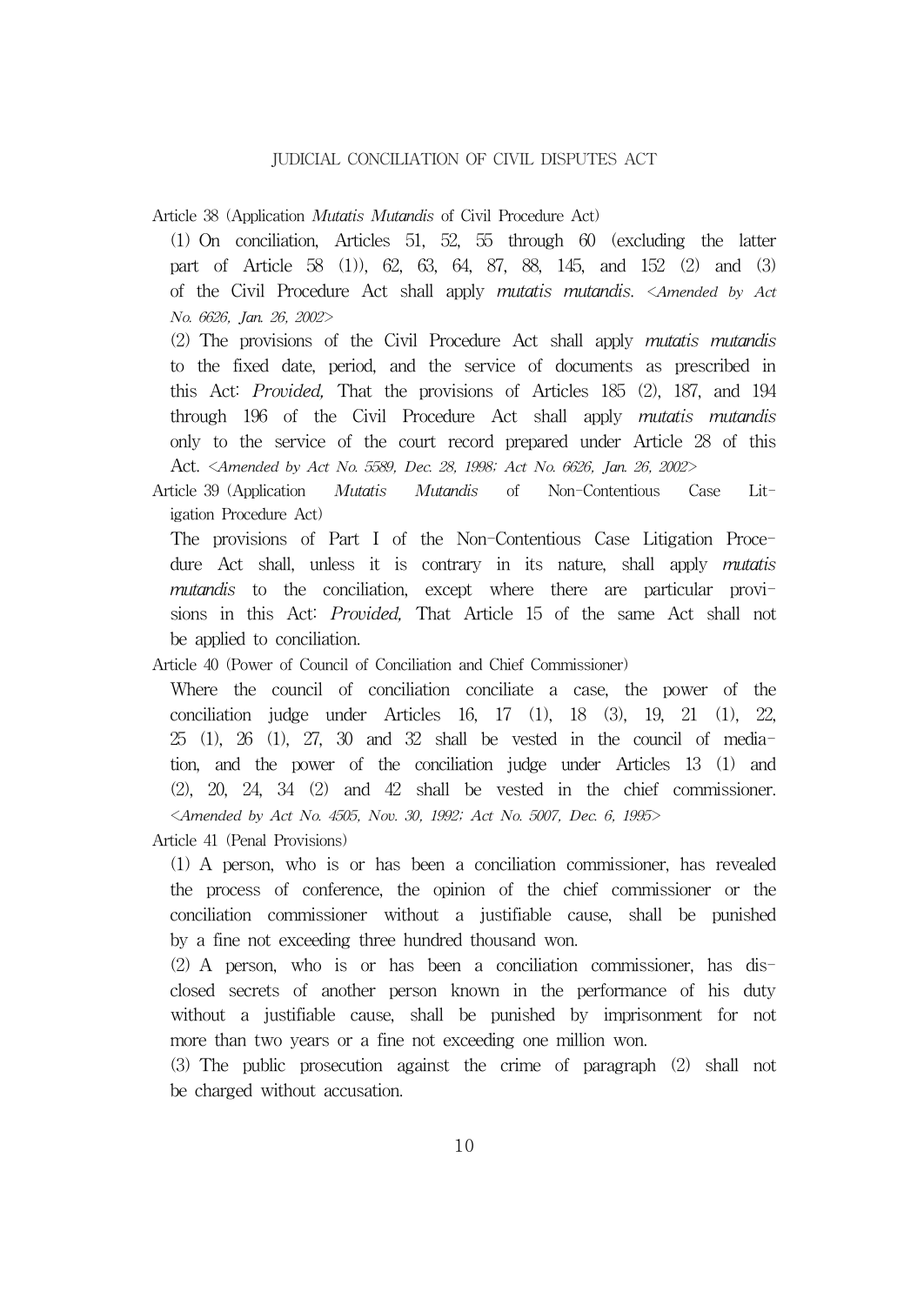Article 42 (Sanction against Breach of Order before Conciliation)

(1) In cases where a party or a joiner has not complied with the order before conciliation under Article 21, the conciliation judge shall impose upon him a fine for negligence not exceeding three hundred thousand won ex officio.

(2) The provisions with respect to the public prosecutor in Articles 248 and 250 of the Non-Contentious Case Litigation Procedure Act shall not apply to a case imposing a fine for negligence of paragraph (1). <Amended by Act No. 4505, Nov. 30, 1992>

Article 43 (Delegation Provision)

Except as provided in this Act, the hearing of opinions, the examination of facts, the examination of evidence, the prepayment of procedural costs in conciliation procedures, the relationship with civil procedures, the relationship with executory procedures and other matters necessary for conciliation shall be determined by the Supreme Court Regulations.

#### ADDENDA

(1) (Enforcement Date) This Act shall enter into force on September 1, 1990.

(2) (Repealed Act) The Conciliation on Lending of Land and House Act (Act No. 969) is hereby repealed.

(3) (Transitional Measures) This Act shall be applied to cases pending in court according to the previous provisions at the time when this Act enters into force.

#### ADDENDA <Act No. 4299, Dec. 31, 1990>

(1) (Enforcement Date) This Act shall enter into force on January 1, 1991.

(2) through (4) Omitted.

#### ADDENDA <Act No. 4505, Nov. 30, 1992>

(1) (Enforcement Date) This Act shall enter into force on January 1, 1993.

(2) (Transitional Measures) This Act shall be applied to cases pending in court according to the previous provisions at the time when this Act enters into force.

(3) Omitted.